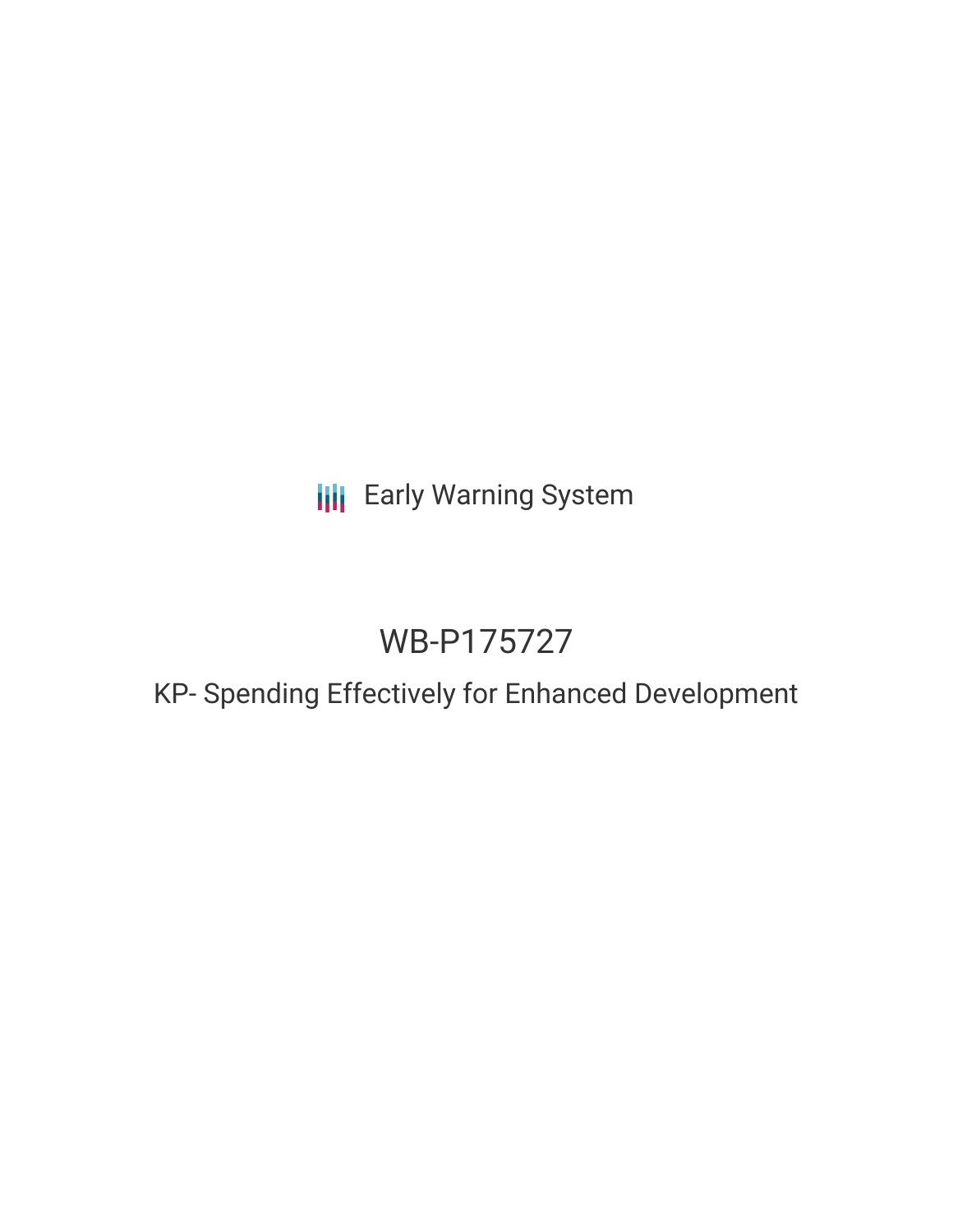

### **Quick Facts**

| <b>Countries</b>               | Pakistan               |
|--------------------------------|------------------------|
| <b>Financial Institutions</b>  | World Bank (WB)        |
| <b>Status</b>                  | Proposed               |
| <b>Bank Risk Rating</b>        | B                      |
| <b>Voting Date</b>             | 2021-04-22             |
| <b>Borrower</b>                | Government of Pakistan |
| <b>Sectors</b>                 | Law and Government     |
| <b>Investment Type(s)</b>      | Loan                   |
| <b>Investment Amount (USD)</b> | \$400.00 million       |
| <b>Project Cost (USD)</b>      | \$2,729.00 million     |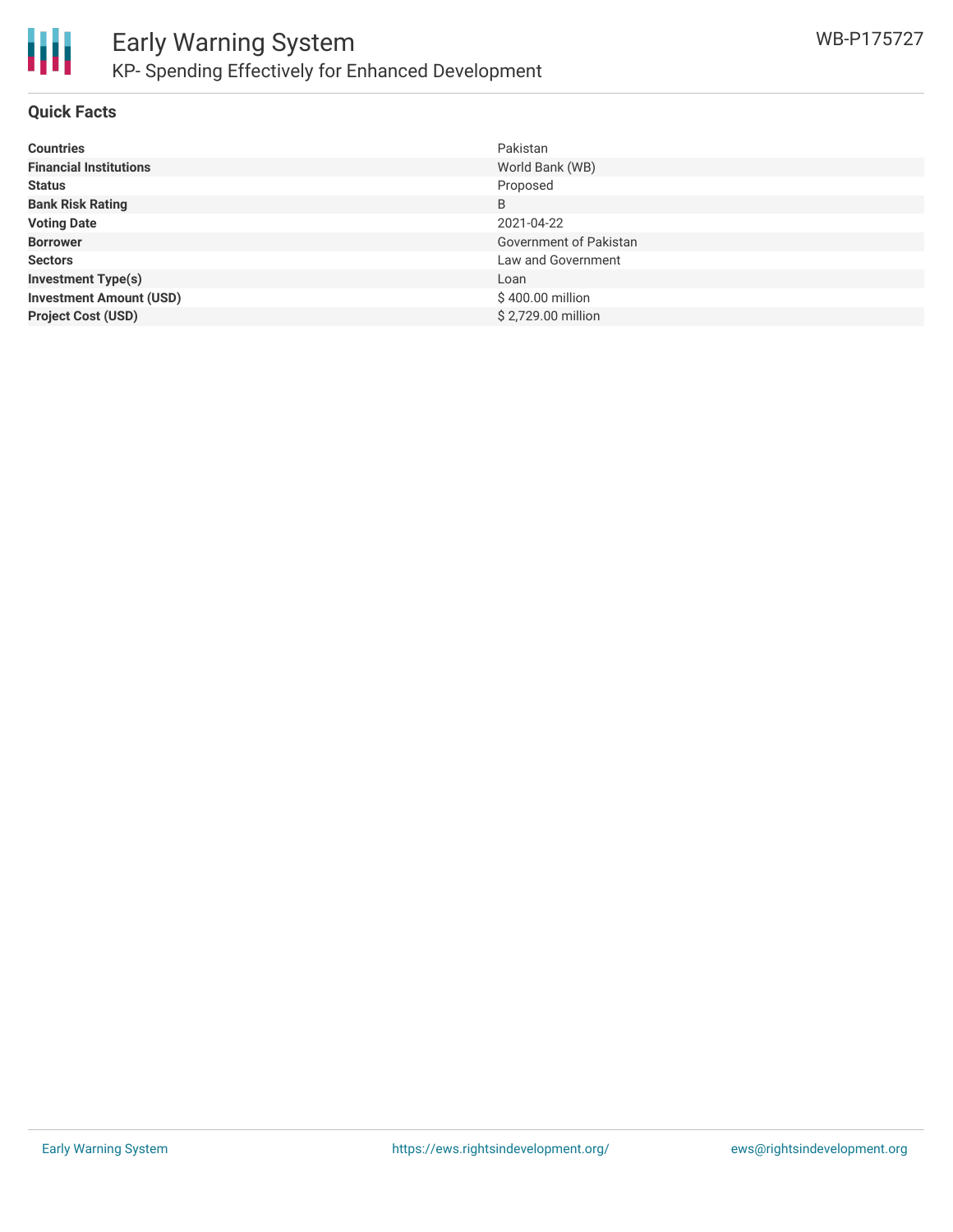

### **Project Description**

According to the bank's documents, the proposed project aims "To strengthen KP'scapacity to manage public resources, and improve resource availability and accountability for delivery of education and health services."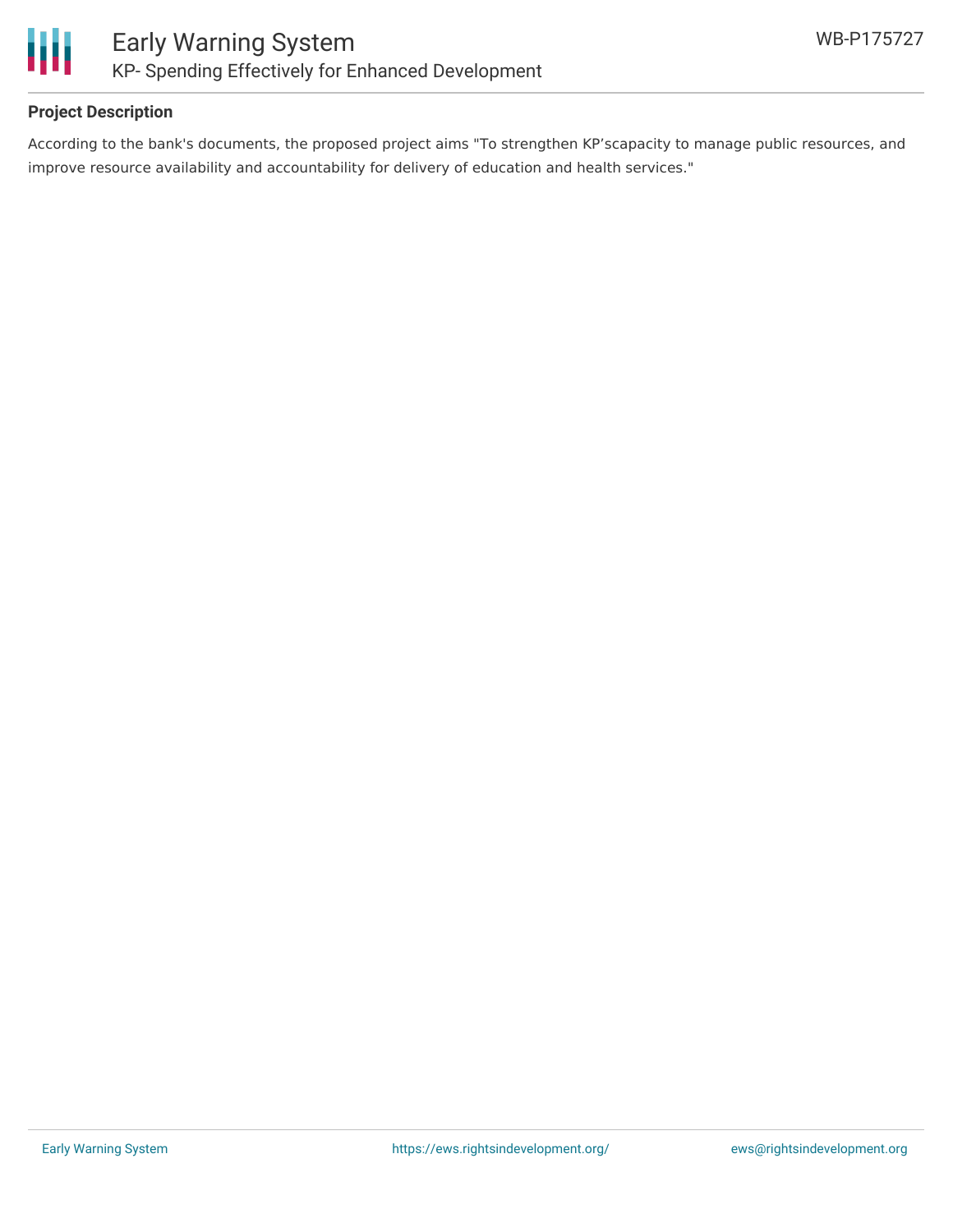

# Early Warning System KP- Spending Effectively for Enhanced Development

### **Investment Description**

World Bank (WB)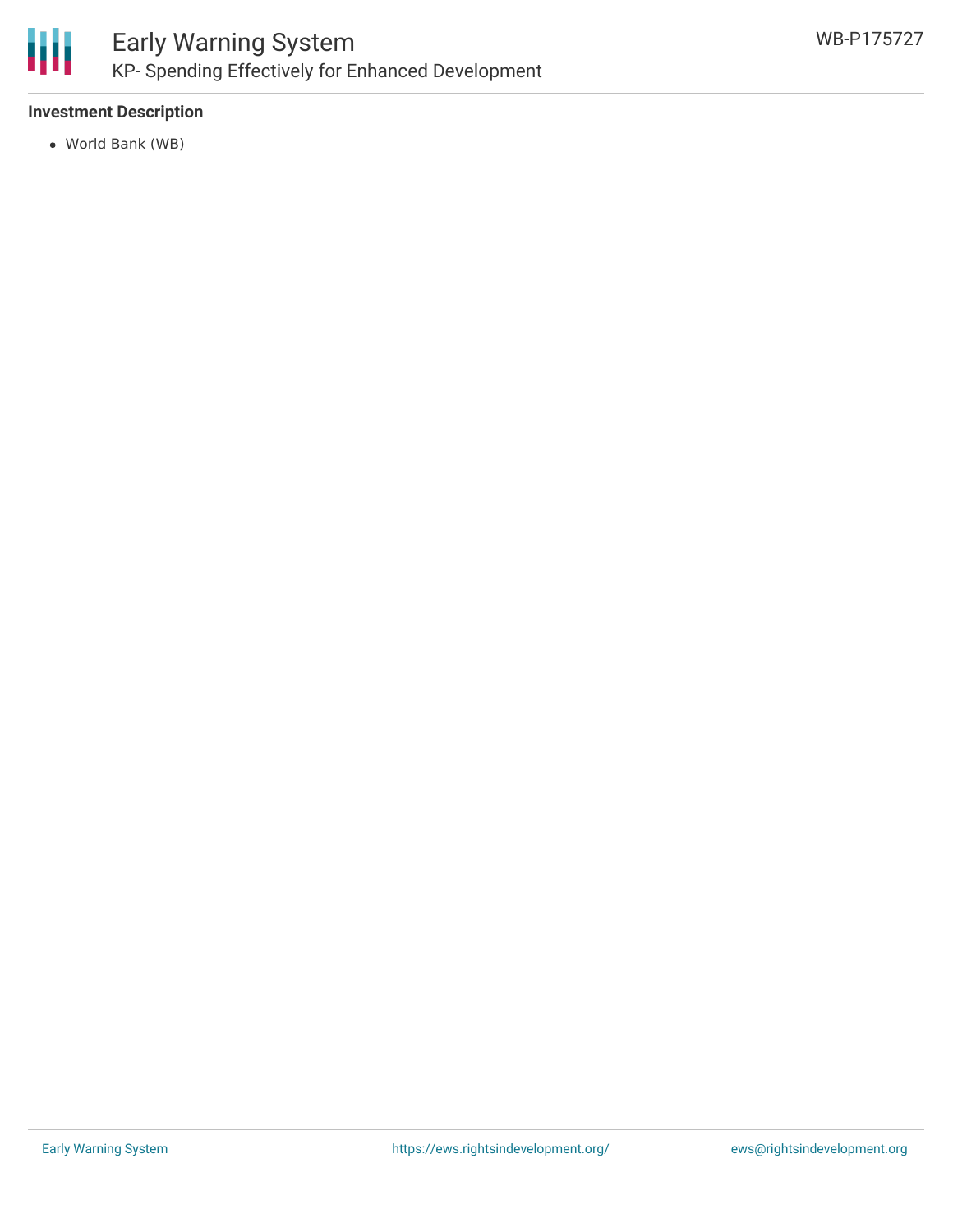

## **Contact Information**

World Bank Raymond Muhula, Senior Public Sector Specialist Telephone: 5722+321 / 1 Email: rmuhula@worldbank.org

Borrower

Islamic Republic of Pakistan Mr. Adil Akbar, Joint Secretary Telephone: 0519202020 Email: akbar.adil@gmail.com

Azam Khan, Deputy Secretary (World Bank) Telephone: 0519202020 Email: azamkhan66@yahoo.com

Implementing Agency Finance Department, Government of Khyber Pakhtunkhwa Safeer Ahmad, Additional Secretary, Finance Telephone: 0919213453 Email: safeer.ahmad@finance.gkp.pk

#### ACCESS TO INFORMATION

To submit an information request for project information, you will have to create an account to access the Access to Information request form. You can learn more about this process at: https://www.worldbank.org/en/access-toinformation/request-submission

#### ACCOUNTABILITY MECHANISM OF THE WORLD BANK

The World Bank Inspection Panel is the independent complaint mechanism and fact-finding body for people who believe they are likely to be, or have been, adversely affected by a World Bank-financed project. If you submit a complaint to the Inspection Panel, they may investigate to assess whether the World Bank is following its own policies and procedures for preventing harm to people or the environment. You can contact the Inspection Panel or submit a complaint by emailing ipanel@worldbank.org. Information on how to file a complaint and a complaint request form are available at: https://www.inspectionpanel.org/how-tofile-complaint